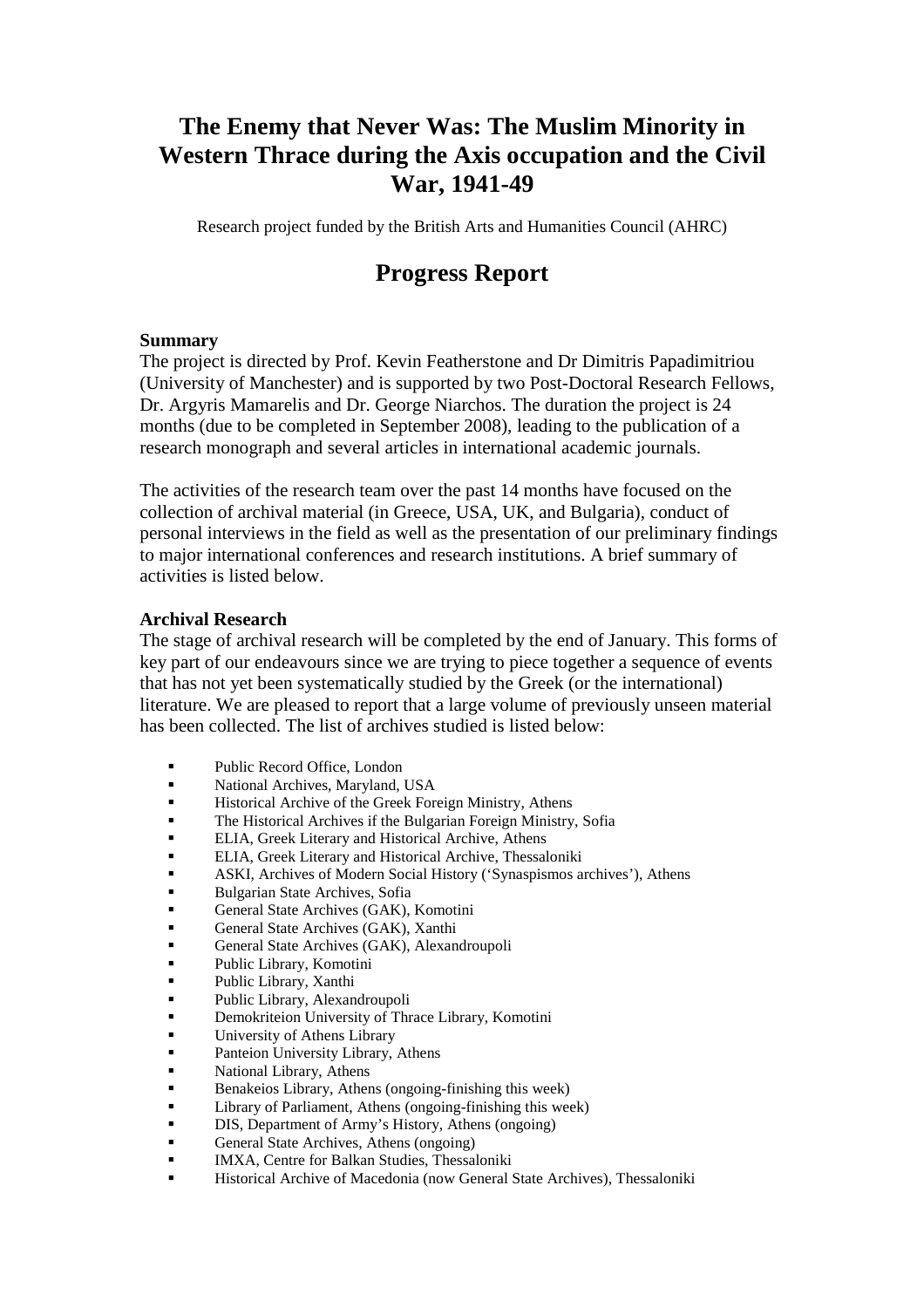### **Fieldwork**

So far the research team visited the region on three separate occasions during the summer and autumn of 2007 and in January 2008. During these visits we spoke with a large number of people (both from the Muslim minority and the Christian majority) who witnessed or participated in the events at the time or had collective/family memories and stories. So far we have collected over 40 transcribed interviews with war veterans and we held many more informal discussions in local residents across the villages of the Rodhopi mountains

A key interview was conducted with Mihri Belli, a prominent Turkish Marxist, who organized the 'Ottoman Regiment' within the Democratic Army (DSE) and printed a newspaper in Turkish. Significant information was also obtained either through interviews or series of discussions with local personalities (both from the minority and the majority), including journalists/minority newspapers' editors, Christian MPs, Foreign Ministry officials, Turkish Consular officials, minority MPs (ex and current), a Mufti, academics, as well as experts on minority affairs.

An selective list of places visited during our fieldwork is listed below:

- . Alexandroupoli
- Ano Drosini
- **Drosero**
- Ehinos
- **Glavki**
- Gratyni
- Iasmos
- Kehros
- Komotini
- Medoussa
- Mega Dereio
- Oraion
- Organi
- Sidirohori Smigada Hloe
- **Sminthi**
- **xanthi**

#### **Output**

Below is a list of invited lectures and conference presentations delivered by the research team:

- Argyris Mamarelis and Dimitris Papadimitriou, *The Enemy that Never Was: Some Preliminary Research Design Issues*, Hellenic Studies, Yale University, 31/1/07.
- Argyris Mamarelis and Dimitris Papadimitriou, Η διάσταση πολιτικής μεταξύ της κεντρικής επιτροπής του ΕΑΜ στην Αθήνα και του ΕΑΜ ∆υτικής Θράκης, 1941-1944, Συνέδριο του ∆ικτύου για την Μελέτη των Εµφυλίων Πολέµων, Κατοχή, Αντίσταση και Εµφύλιος Πόλεµος στην Αθήνα και τις µεγάλες πόλεις, Αίγινα 21-24 Ιουνίου 2007.
- Kevin Featherstone (Chair), "Western Thrace in the 1940s", *Modern Greek Studies Association Conference*, 18-20 October 2007, New Haven, CT, USA.
- Argyris Mamarelis and Dimitris Papadimitriou, Between discipline and discord: EAM/ELAS Strategy in Western Thrace during the Axis occupation 1941-44,